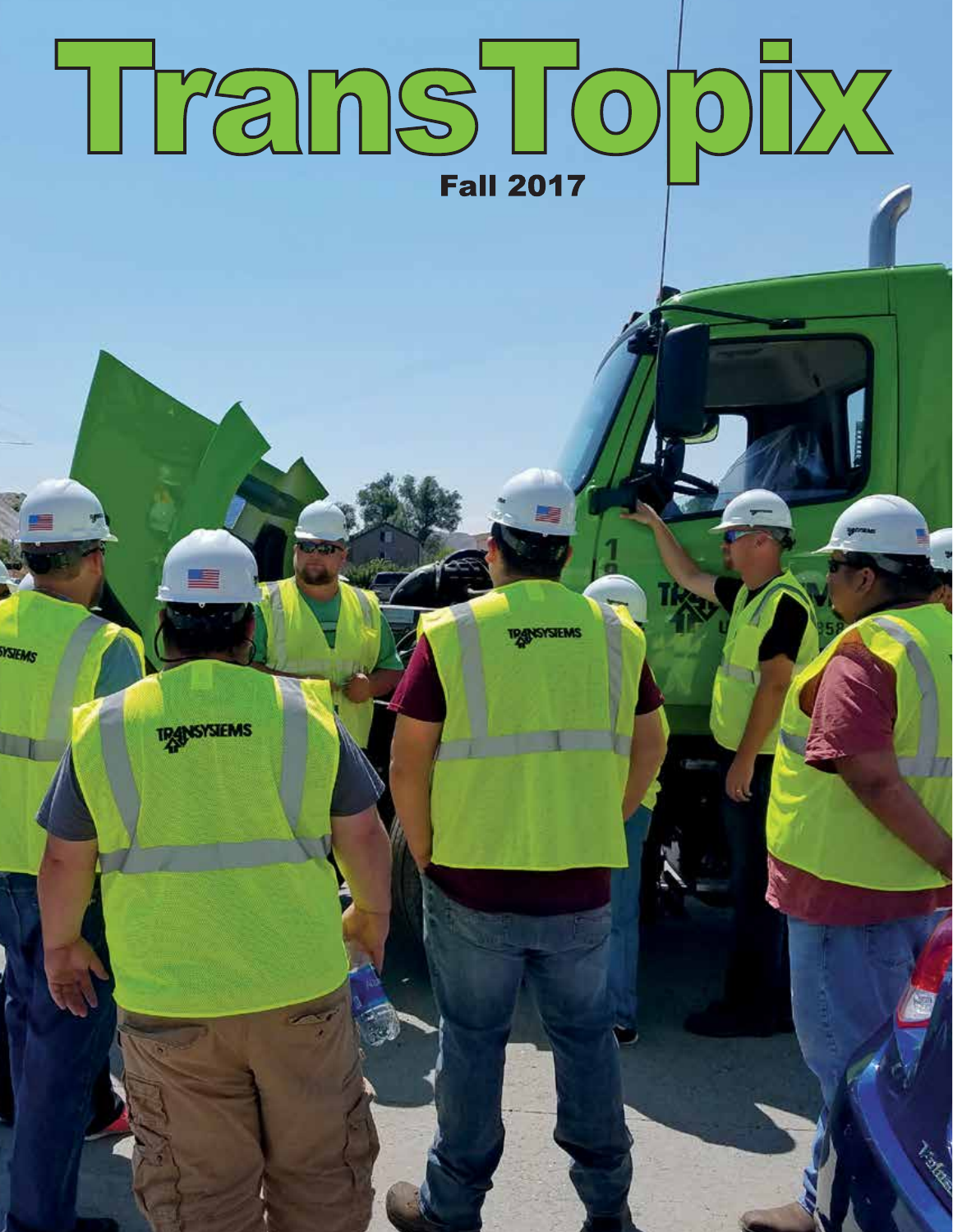# **Professional employee development**



E

fessional. Employee development advances professionalism. Transystems is committed to professional development for every member of the

very employee at Transystems is a pro-

> company team. Rich Carl, Vice President

of Safety, and his team are leaders in building the Professional Driver Development (PDD) program. This program helps professional drivers build their skills and to make driving careers.

 Transystems also trains loader operators, technicians and project clerks. Transystems plans to expand the professional employee development program into every position.

 Typical training programs run everyone through the same curriculum. Transystems development programs start with evaluation and build a customized curriculum for each person's skills and development needs.

 When evaluation indicates that an employee is familiar with a skill that employee's development does not include work on that skill. Instead, the employee's development plan concentrates on the skills where the employee benefits from development.

 Sean Scott, Development Manager, trains managers in the Transystems development program that focuses on policies and procedures.

 This training helps managers understand the background of policies and procedures so they can make smart decisions.

 Sean travels to all locations to help managers get up to speed on innovations.

 Every manager completes the University of Utah frontline leadership program. This program develops leadership skills.

 Development is not all about policies and procedures. Managers also work on "softskills" training that helps managers hone their abilities to communicate, look at situations differently and grow in their professional roles.

 It is rewarding to see Transystems people grow through their development programs.

 Development falls right in-line with our mission: "To provide excellent employment opportunities in a safe, financially stable company."

> *Scott Lind, President and COO*

### **Inside this issue of TransTopix**

**ON THE COVER: Eric Nephew, Mentor Manager for the Skills Development Class held in Billings, explains the inspection process to a group of drivers. Rich Carl photo**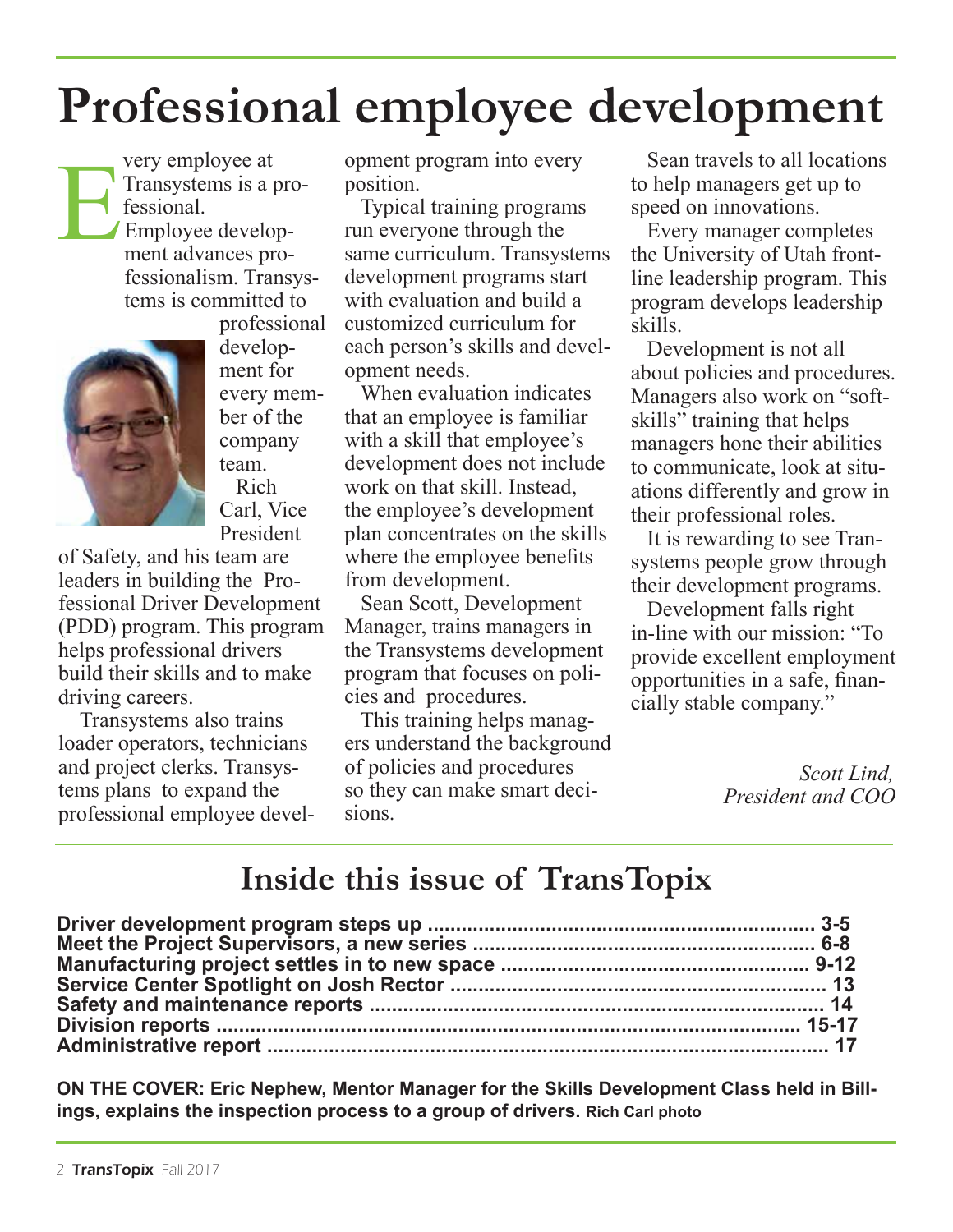# **Skills development program steps up**

reating a world class safety program is achieved one wellthought-out step at a time.

 Since the company's beginning 75 years ago, Transystems has taken those steps. This year, the safety program took a giant stride in the skills development portion of the professional driver development program.

 Proving that innovation is not limited to equipment, Vice President of Safety Rich Carl and his team set out to innovate a process: standardizing the driver development program company-wide.

 "The advantage of standardization is huge," Rich said. "We can move mentors around to any of the company's project locations and be assured that teaching, coaching and evaluation will be the same"

 The first test of the newly developed process was a resounding success.

 Eight mentors and a mentor manager headed to Billings in August to conduct a six-day driver development course for nine drivers.

 The mentors taught, coached and evaluated, turning out a group of well-developed drivers.

 "What the mentors accomplished here was amazing to



**During the skills development program in Billings, mentors worked with drivers to improve skills. Rich Carl photo** 

*"What the mentors accomplished here was amazing to watch. It was like they had all worked together for years."*

**Tracy Magnus, Billings Project Manager**

watch," Billings Project Manager Tracy Magnus said. "It was like they had all worked together for years."

#### **History of the driver development program**

 "While driver development has been around for years, for the past four or five years, we've really honed the focus of the program," Rich said.

"The Red River Valley led the way in our most recent program. We basically defined the development process more. Sean Scott deserves lots of credit for his contributions to the development program."

 In order to develop drivers, one must first develop mentors. Rich's team has done that.

 "Sean has been training our mentors. He is a Certified Master Trainer and brought those skills to the company," Rich said. "We succeeded in our goal by pairing Sean's skills with the company's existing knowledge and development programs. Sean was integral to the program and the process. We relied upon him heavily to help standard-**See PROGRAM, Next page**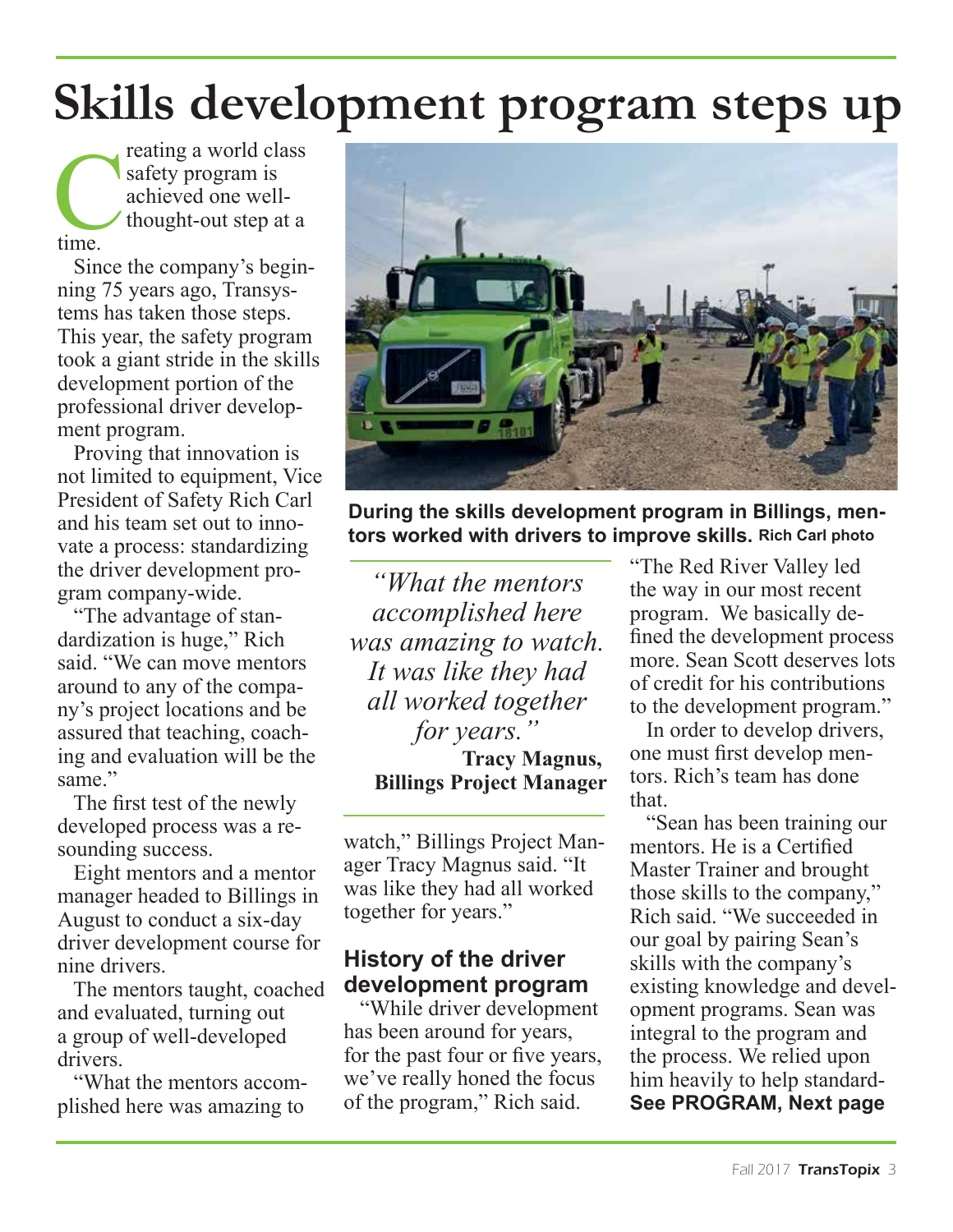# **Program: Standardizing to reach goal**

Continued from Page 3 ize our program," Rich said. But Sean was not alone in taking on the task.

 "We took Sean's processes and writing and worked them over some more to ensure the fundamentals of teaching, evaluation and coaching would be standard company-wide."

 Technical writer Curran Rice had a hand in creating the final SOPs used by the mentors. He spent a lot of time in the field with Rich to learn the process.

 "I worked the dickens out of him to get this written and standardized," Rich said.

#### **Why standardize?**

"We had good development

*"Our mentor development has improved dramatically. We can develop skills and focus on specific objects. The fundamentals of education, coaching and evaluating are now sharply defined and in focus."*

**Rich Carl** 

programs in every division, but they were too individualized," Rich said. "To achieve the skills and level of safety we desired, we needed to have standardization. Well-trained

drivers mean fewer losses. Standardized development helps achieve that.

 "We brought people from every corner of the company and they all trained the same way. It worked very well in helping us to reach our goals of safety."

 Development consistency was necessary to attain those goals.

 "Our mentor development has improved dramatically. We can develop skills and focus on specific objects," Rich said. "The fundamentals of education, coaching and evaluating are now sharply defined and in focus."

The mentors' development

**See CLASSES, Next page** 

### **Mentors, mentor manager deserve praise**

fter the successful<br>debut of the new<br>skills development<br>program, the effort<br>put forth by the eight mentors debut of the new skills development program, the effort and a mentor manager did not go unnoticed.

Vice President of Safety Rich Carl saluted the eight mentors. They included: Dan Soto, Gary Heins and Robert Seamons from the Paul project in Idaho; Danny Lietz and Dan Nelson from the East Grand Forks project; Abuzar Salim and Steve Sandman from the Moorhead project in the RRV;

and Aric Olson from Renville. Each received a with focused recognition from Rich. Rich wrote:

 "Skills mentors from across the company participated in the skills development program at the Billings project in August. This was a milestone for Transystems because the mentors cooperated with one another to provide development following company-wide standards, including mentoring methodology and consistent assessment of drivers in the program. The retention rate for this course was excellent."

 Eric Nephew, mentor manager for the Billings event, also drew praise in a focused recognition.

 "Eric accepted the challenge of being the mentor manager for the skills development program at the Billings project."

 "He unleashed his own potential and the potential of the skills mentors and drivers who participated in the program," Rich wrote.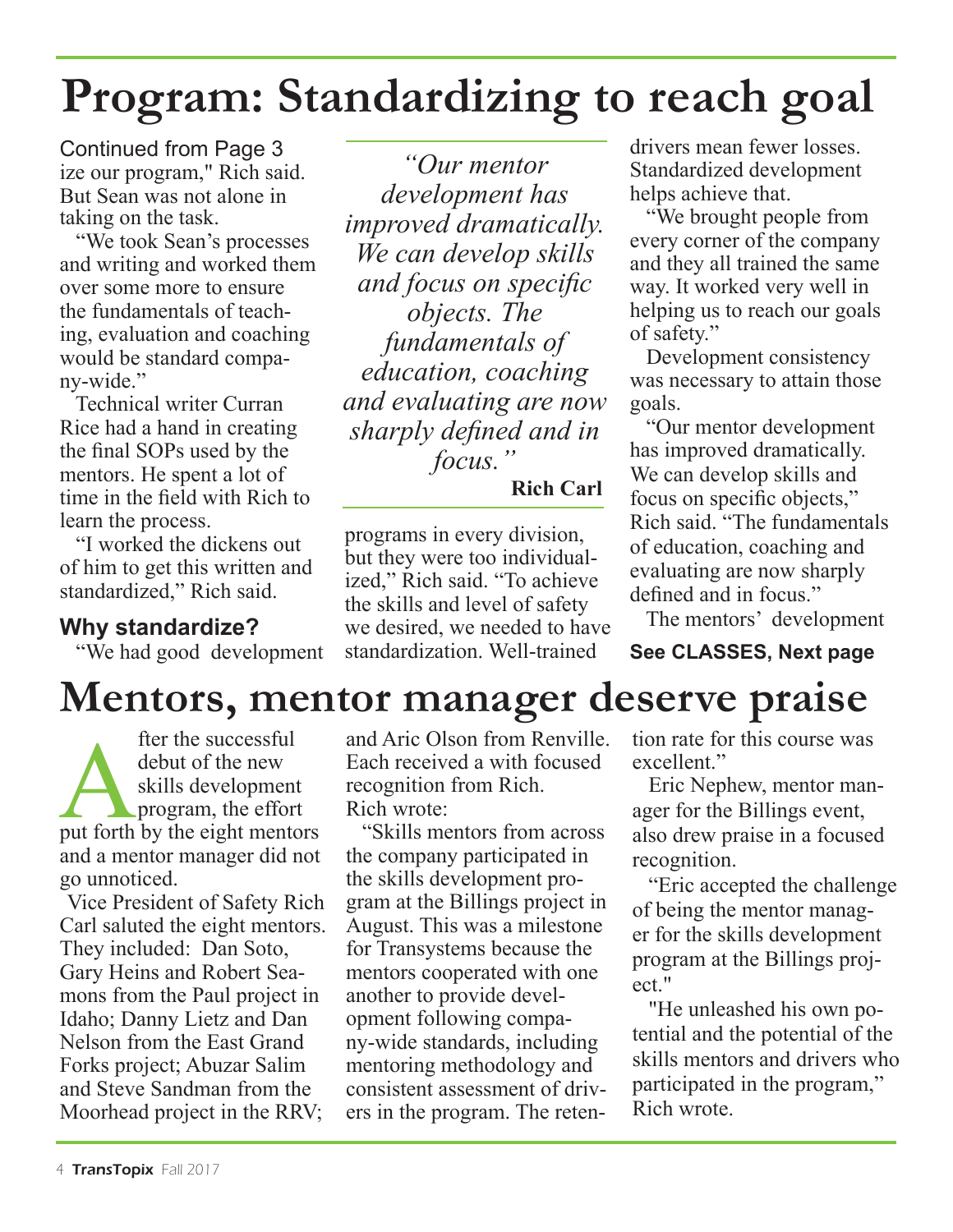# **Classes: More planned for next year**

Continued from Page 4 program will improve and expand next summer, with increased emphasis on developing mentor managers.

 The mentoring classes will expand next year to include teaching and coaching on the company's two new driving simulators. While last year's classes for mentors were three days long, next season's will be four. The mentor classes include classroom work focused on expectations and standards, simulator work, skills exercises and role playing.

 "During the classes, mentors work with each other on coaching and teaching skills," Rich said. "The goal of the development is standardization, but we don't make them into robots. Everyone has a different personality and it shines through. Having a standardized process in place for coaching and educating is exciting."

 Typically a 10-person class requires eight mentors and a mentor manager.

 "The mentor managers oversee each class," Rich explained. "The mentor manager evaluates and coaches the mentors while the mentors work with the drivers. The manager's job is to oversee the entire process."

It helps to have a deep



**Transystems Development Manager Sean Scott conducts an orientation class for drivers during a Skills Development session in Billings.**

*"In a nutshell, our new process allows us to uniformly evaluate each driver's knowledge then provide coaching to improve whatever skills necessary."* **Rich Carl** 

bench when it comes to development. Thankfully, Transystems has that. Typically, the company's mentors are line employees, well versed in the day-to-day task of driving, Rich said. The mentor managers usually are drawn from the supervisor pool.

 "We are teaching them what we should all know as managers and mentors: how to coach, teach and evaluate," Rich said. "In a nutshell, our new process allows us to uniformly evaluate each driver's knowledge then provide coaching to improve whatever skills necessary."

 While "world class safety" is a term not often heard in the trucking industry, it's more than just words to Rich and his safety team.

 "We had to standardize to achieve that goal," Rich said. "We want to be as good as the best in the world. We strive for world class safety."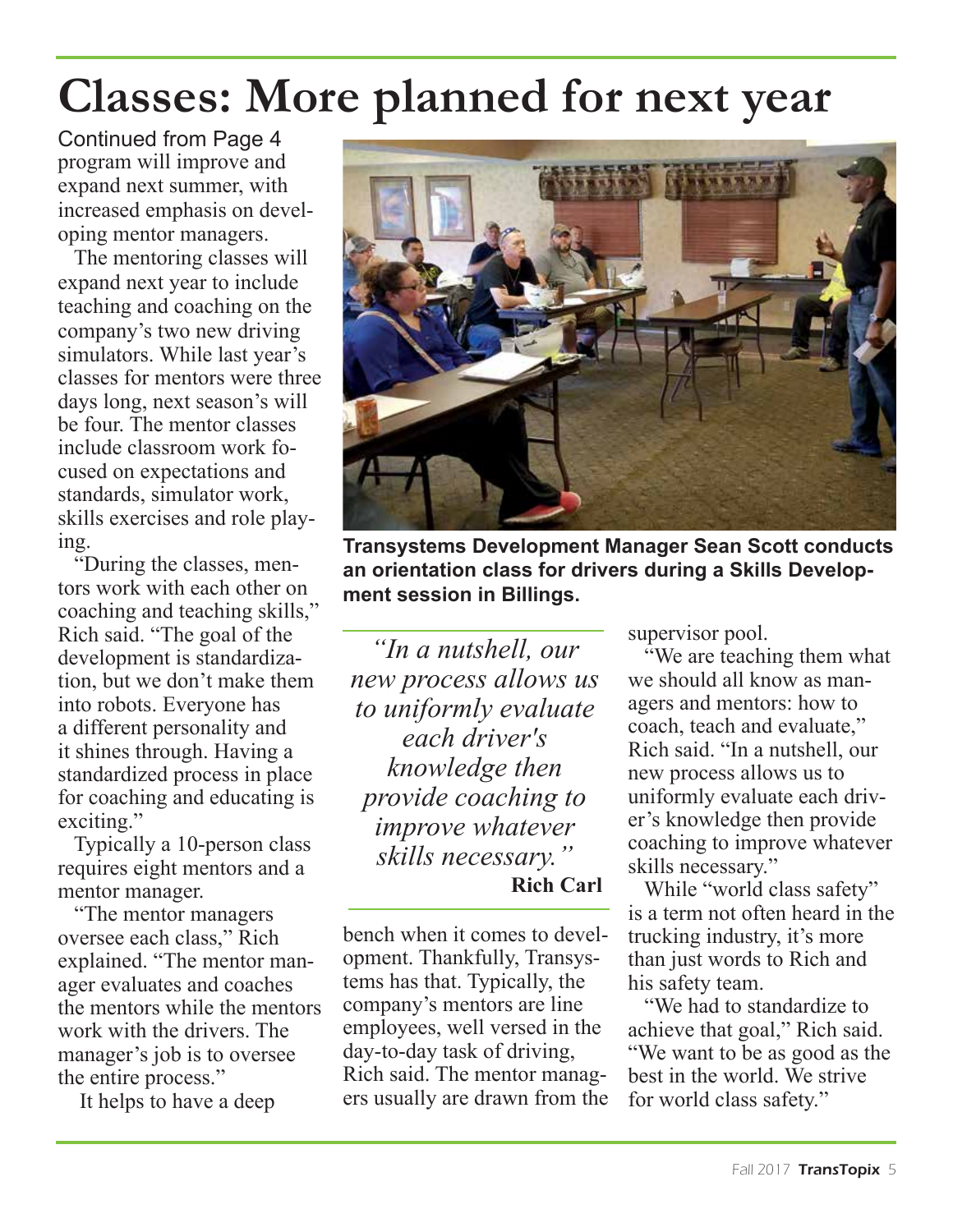### **Meet Transystems project supervisors**

**Editor's note:** This is the first in an occasional TransTopix series that will focus on the company's project supervisors.

### **Kirk Ellingford of the Nampa, ID project**

ampa Project Supervisor Kirk Ellingford understands family businesses. That's why he is such a good fit at Transystems.

Right out of high school,



Kirk went to work with his father's company in Evanston, WY.

 "I managed the ready mix concrete, crushing and truck-

#### **Kirk**

ing side of the business until we sold it in 1996," Kirk said. He went on to work for Monroc Ready Mix in both Idaho Falls and Boise before joining Transystems to manage the Boise Project in 2012.

 For four and a half years, Kirk kept man camps constructed in Boise moving swiftly and safely to Alberta, where they were used as housing in the oilfields.

 When the oil sands projects got caught up in the falling oil prices, the demand for housing dropped to nearly zero and Kirk moved on to Nampa as a Project Supervisor a year and a half ago.

"I was Nampa daytime

supervisor last beet campaign and must have done ok," Kirk said, "because I am back this year as daytime supervisor again."

 Kirk is not one to sit back and relax after the beet campaign ends.

 Over the past few summers he has supervised a Simplot potato haul, worked with Steve Torix on the Pacific recycling project and worked with both Knife River and Central Paving hauling asphalt on five different jobs in the Boise area.

 As a Project Supervisor, Kirk works closely with the Project Manager and other supervisors to make sure the customers' needs are met in a safe, timely and efficient manner.

 That takes a special skill set, and Kirk has it.

 In order to supervise a project, one must have the patience to work with both customers and drivers while being able to make split-second changes as needed to meet a customer's suddenly changing needs.

 "It's important to have a good feel for your drivers and crew and be able to communicate with them in a positive and productive way," Kirk said. "Staying positive is

crucial when dealing with the crew and customers around the clock."

 Kirk uses his great sense of humor to lighten the crew's load.

 "If you can inject a little humor into the daily grind, it helps lighten the mood in what can be very long and hard shifts," he said.

 "And we always put safety first, no matter how long or how hard we work."

 "It all pays off in knowing that you have met our customer's needs and that you have done the job as safely and efficiently as possible to meet the company's standards," Kirk added.

 His job comes with many challenges, chief among them is staffing in a tight job market. That's where Kirk's positive attitude really pays off for the project and Transystems.

 Kirk places much of the credit for his successes in life with his wife Laurie.

 "We have been married for 41 years, and she has always been there for me and has been a really big part of my career and life," he said. "We have three children and seven grandchildren. My wife, our kids and grandkids are the greatest joys in my life."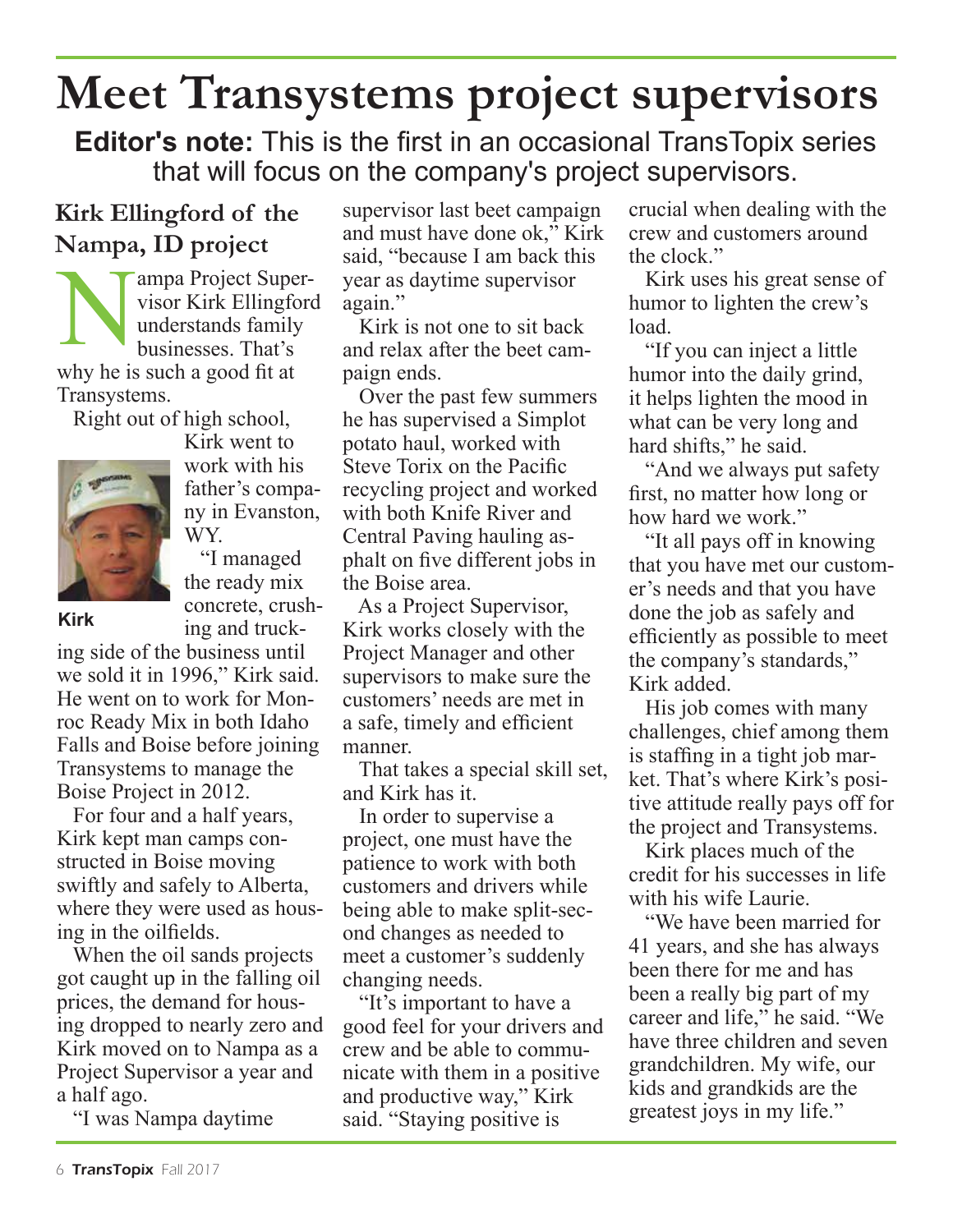### **Project supervisors keep wheels turning**

### **Eric Nephew of the Renville, MN Project**

Ithough he's been<br>
working for Tran-<br>
systems for fewer<br>
than five years, Eric<br>
Nephave sheets her summ working for Transystems for fewer Nephew already has supervised a long list of company projects.

Eric started as a driver in



Hillsboro in January 2013. By fall of that year, he was already a project supervisor. And he's been at it ever

since. Projects

**Eric**

Eric has supervised include beet campaigns in Hillsboro from 2013 to 2016 and Renville from 2016 to the present. Summer projects under his belt include the McKenzie County project, County Road 14, Watford City stockpile and County Road 53. He served as project manager on County Road 22 in 2015 and County Road 30 in 2015.

 Being a supervisor means being a master multi-tasker. Eric interacts with all project employees. He assigns equipment and pile locations to drivers. Employee evaluations are on his to-do list, as well as coaching and mentoring employees on daily operations. He works with the management team on operation changes and support and works with the Service Center on equipment repairs. He also plays a key role in hiring.

 Eric knows what it takes to be a great driver and equipment operator. He has a CDL with Hazmat and Doubles Endorsements as well as experience running both a skid steer and loader.

 Change is a constant in his position.

 "Job duties are always changing, giving me new tasks all the time," Eric said. "I get to interact with a wide range of employees and am constantly learning new things in my position.

 "It is very rewarding to see drivers develop in the PDD program. And I like growing in a great company," he added.

 The most challenging part of his job is also one of his most rewarding. "Interacting and getting to know each of the employees and learning about their lives outside of work is a highlight for me."

 The Duluth, MN native went to school in Proctor, MN, and college at Bemidji State. Hunting and fishing top his hobby list and he always enjoys getting back to Duluth for a little R&R with family and old friends.

#### **Tim Higdem of the Drayton, ND Project**

atience, communication skills, knowledge of the process and a sense of humor are all traits Tim Higdem brings to the job of Project Supervisor at Drayton.

 With 16 years of employment at Transystems under his belt, Tim is well qualified to be a team leader, a task he's tackled for more than seven years.

 He takes the job seriously.

"My job is to ensure that employees always have a point of contact for issues and



**Tim**

questions," Tim said. "I communicate with the customer about the distribution process and endeavor to establish a workplace with an excellent safety culture, flexibility and high morale."

 Tim has worked out of all five Red River Valley projects and has assisted with summer construction projects.

 He has served on the company's safety committees, review board and driver training programs and has worked as both a driver and a loader operator.

 His reward for a job well **See SUPERVISOR, Next page**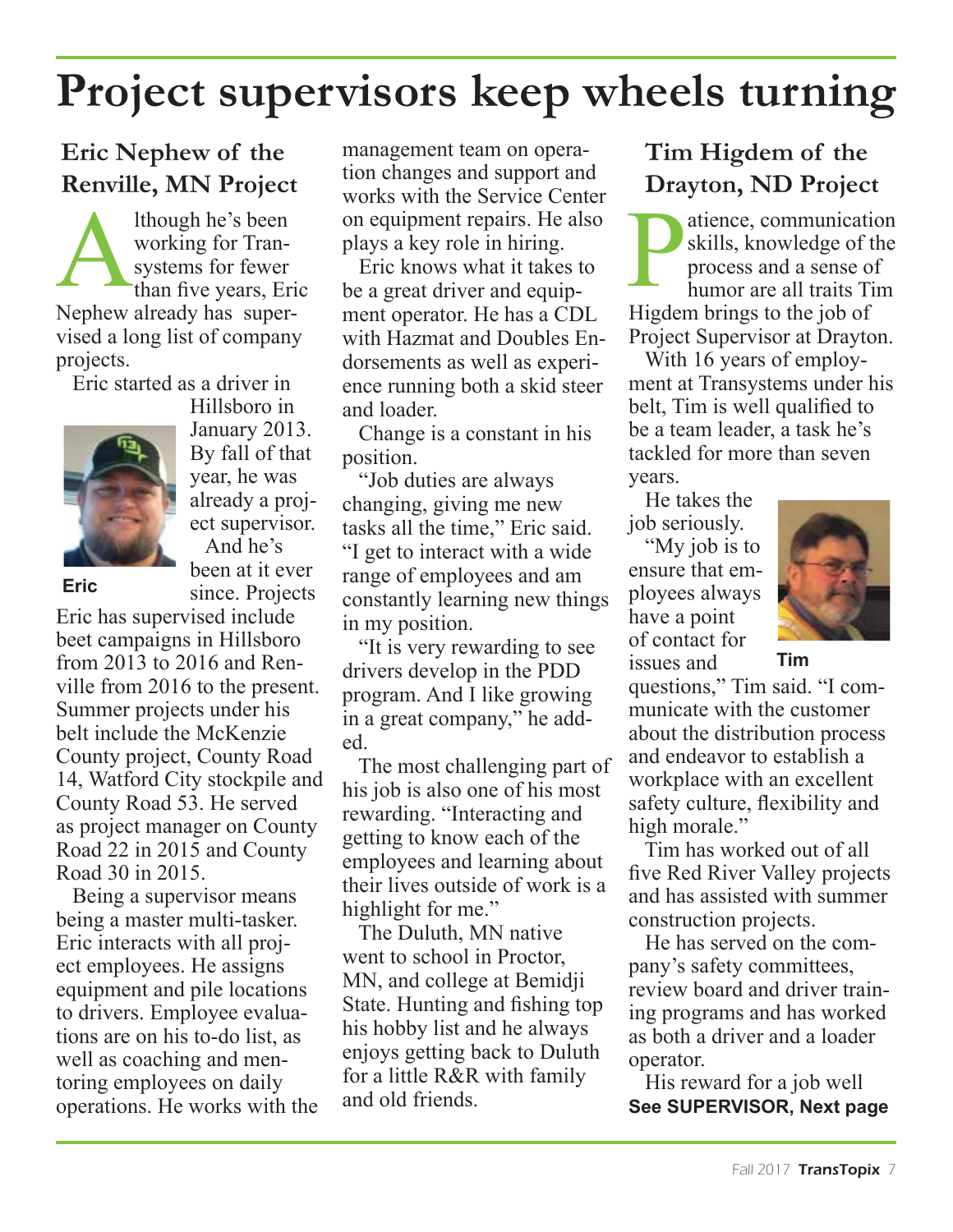# **History proves Transystems is in it for the long haul for its customers A look back**

Transystems is proud of its longevity with customers. Most of the company's current customers have been with Transystems for many years; some for decades.

 Longevity is a consequence of competitiveness and overall value.

 When Transystems left the petroleum-hauling business in 1983, the company's roster of customers included most of the major oil companies in the United States.

 Those customers included many names that people today would not recognize. During the 1940s most of these companies were based in New York City. Only later did the companies move south and west, closer to the sources of oil production.

Transystems roster of cus-

*"Longevity is a consequence of competitiveness and overall value. ... Transystems strives to be sure that the same levels of competitiveness and value will sustain relationships with current customers."*

tomers included:

 Socony-Vacuum Oil Company (later Socony Mobil Oil Company and Mobil Corporation and Exxon Mobil): Standard Oil Company of New Jersey (later Exxon Mobil); Humble Oil & Refining Co. (later Exxon Mobil); Phillips Petroleum Company (at one time Phillips owned the refinery at Great Falls, MT established by the father of Transystems

founder); V1 Oil Company; Amerada Hess Corporation (crude oil in eastern Montana and western North Dakota); The Texas Company (later Texaco) (Texaco also owned a refinery started by the father of Transystems founder); Standard Oil Co. of California (later Chevron); Tesoro Petroleum Corp. (crude oil in eastern Montana and western North Dakota).

 Many of these companies were customers since Transystems predecessor began in the1940s.

 Transystems is proud that these customers remained with the company for more than 40 years.

 Transystems strives to be sure that the same levels of competitiveness and value will sustain relationships with current customers.

### **Supervisor: 'Gets to work with great people'**

Continued from Page 7 done?

"I get to work with a great group of people," he said.

 Tim grew up and attended schools in Northwood, ND.

 He and his wife, Christine, have four daughters and nine grandchildren. Grandchild

No. 10 is due in December.

 When not busy supervising the Drayton project, Tim enjoys working in his yard and traveling to visit relatives.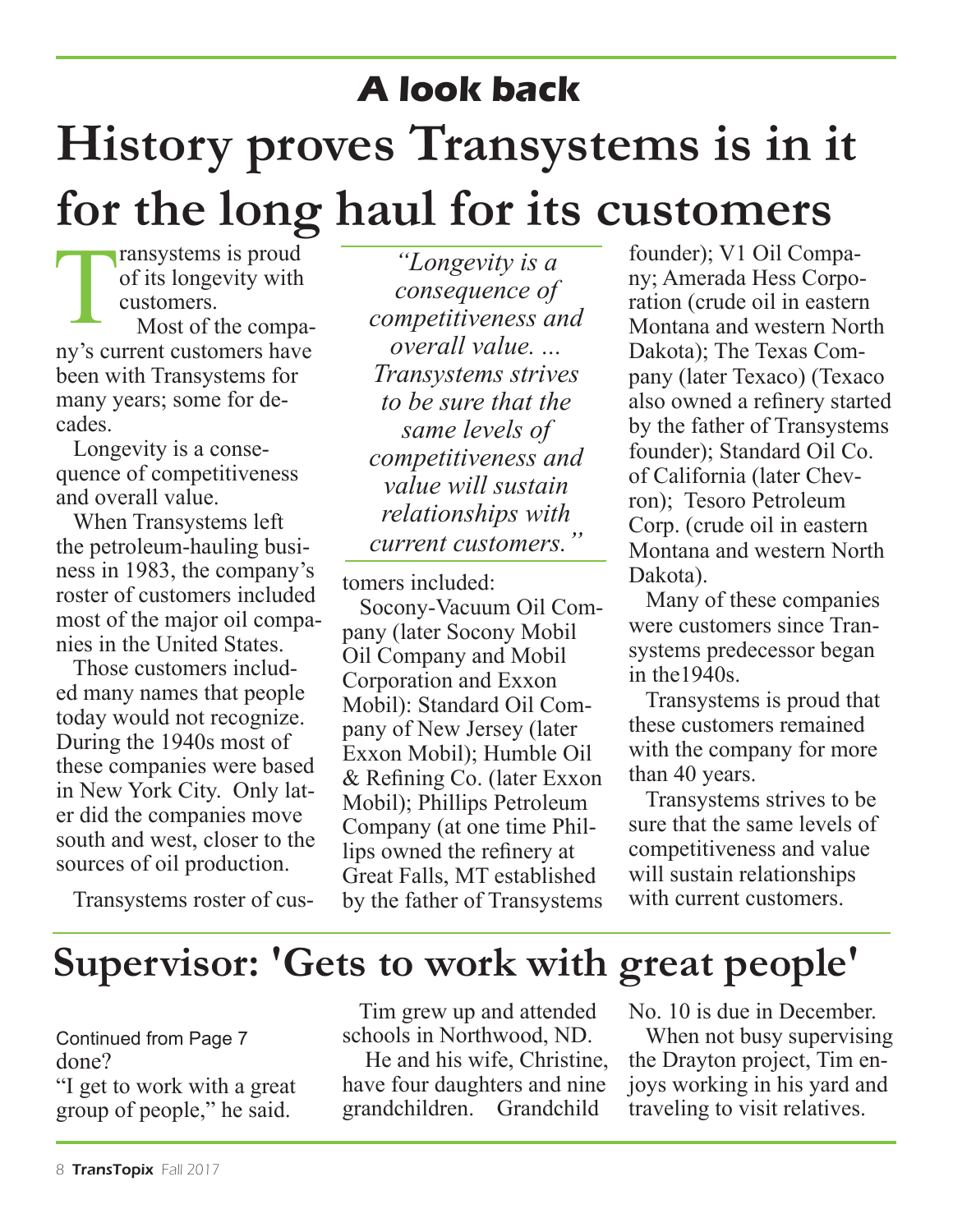### **Manufacturing settles in to new space**

orry, Fido. What was intended to be a dog food processing plant in Rupert ID, is instead a state of the art manufacturing facility for Transystems.

 After a decade stuffed into a cramped space in Twin Falls, Transystems manufacturing project was more than ready for the move to a spacious 24,700-square foot building down the road in Rupert.

 "The crew seems to like the space and they like the layout and the large rooms," Manufacturing Project Manager Derek Torix said. "The 'new' hasn't worn off much yet and we are proud to get to show it off to people."

 "The number one gain in the new facility is definitely the room to maneuver," he said. "But actually having a nice facility to show off to the public and potential employees as well as current employees is a close second."

 "I think it really has a good public image," Derek added. "Nothing against the Twin Falls facility, but we outgrew it long ago. So people coming in saw a tight, cluttered area with cramped work spaces. And we weren't able to improve the outside of the old facility. Now we have a place that makes everyone proud and happy to come to work."

 And there are more people **See NEW, Next page** 



**Transystems new manufacturing facility in Rupert offers plenty of room to get the work done. Top: Adam "Teddy" Wells is hard at work. Above: Grant Ploss plumbs a new trailer. Jason Strunk photos**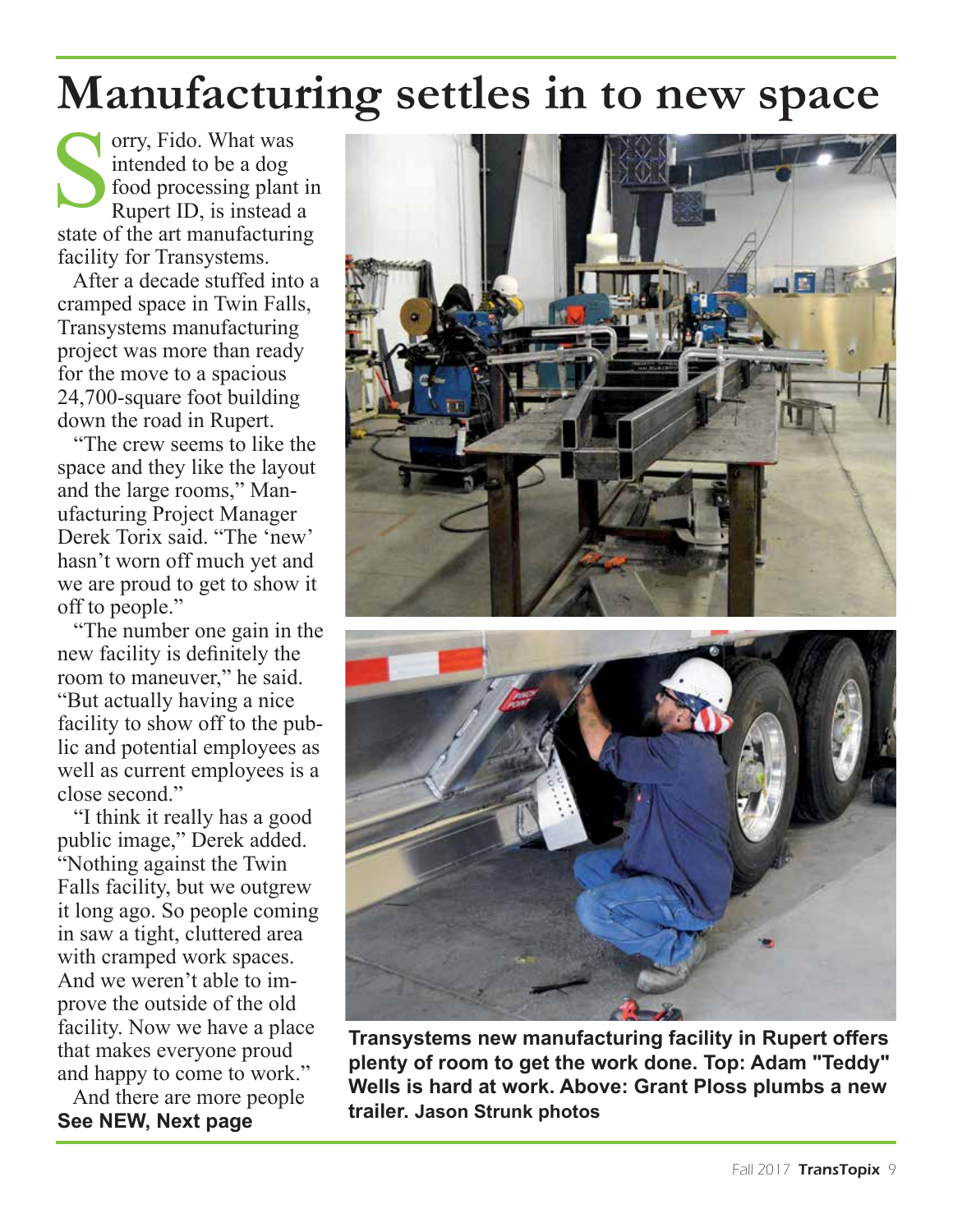### **New: More space for a bigger crew**

Continued from Page 9 coming to work in the manufacturing project.

 "We've added to the crew and will probably keep bringing on a few new people," Derek said. "In the trailer building portion of the project, we will keep two plumbers and about nine welders per shift, which is close to what we had before. But we are looking at having two shifts at 40 hours a week, which will basically double the shop personnel."

 Two operators for the water jet and press brake also were added to the staff. And two full-time laborers signed on to help keep with the cleaning and other tasks.

 "We also just added a drawing assistant. Cristhian Gutierrez Samaniego is here to help Jordan on the drawing side," Derek said.

#### **Renovation, from start to finish, a success**

 "We are enjoying having the room to move around," Derek said. "The facility is complete, although we may pave a parking lot and do some ground work to make sure the runoff water has a place to go."

 After closing on the building in April 2016, local contractors got right to work.

 "Del Milam and Sons started cleaning up concrete issues



**Above, the manufacturing crew includes Andrew Munsee, Ruger Wrigley, Shane Stirnweis, Jesse Williams, Spencer King, John Chope, Jordan Kisler, Dustin Martsch, Noe Navarrete, Grant Ploss, Kaysha Messick, Derek Torix, Albert Veenstra, Cristhian Gutierrez Samaniego, Adam Wells, Todd Breezee, Brandon Zuniga, Terrence Sieving. Lower left, Kaysha Messick has plenty of room in the new office. Right, Jesse Williams gives the new facility two thumbs up. Jason Strunk photos**



and putting bumper walls around the interior of the shop," Derek said. "Meanwhile, Buckhorn Electric had to move all the electrical to a new location and Catmull Plumbing got busy making the restrooms usable and getting water to the water jet."

 While the renovation went at a quick pace, so did the manufacturing project's work.



"We never really stopped building during the renovation process," Derek said. "We built out of Twin Falls right up to the point where we could move in at Rupert. As the crew finished what they were on in Twin, they came down to Rupert and picked up where they left off."

#### **See NEW, Next page**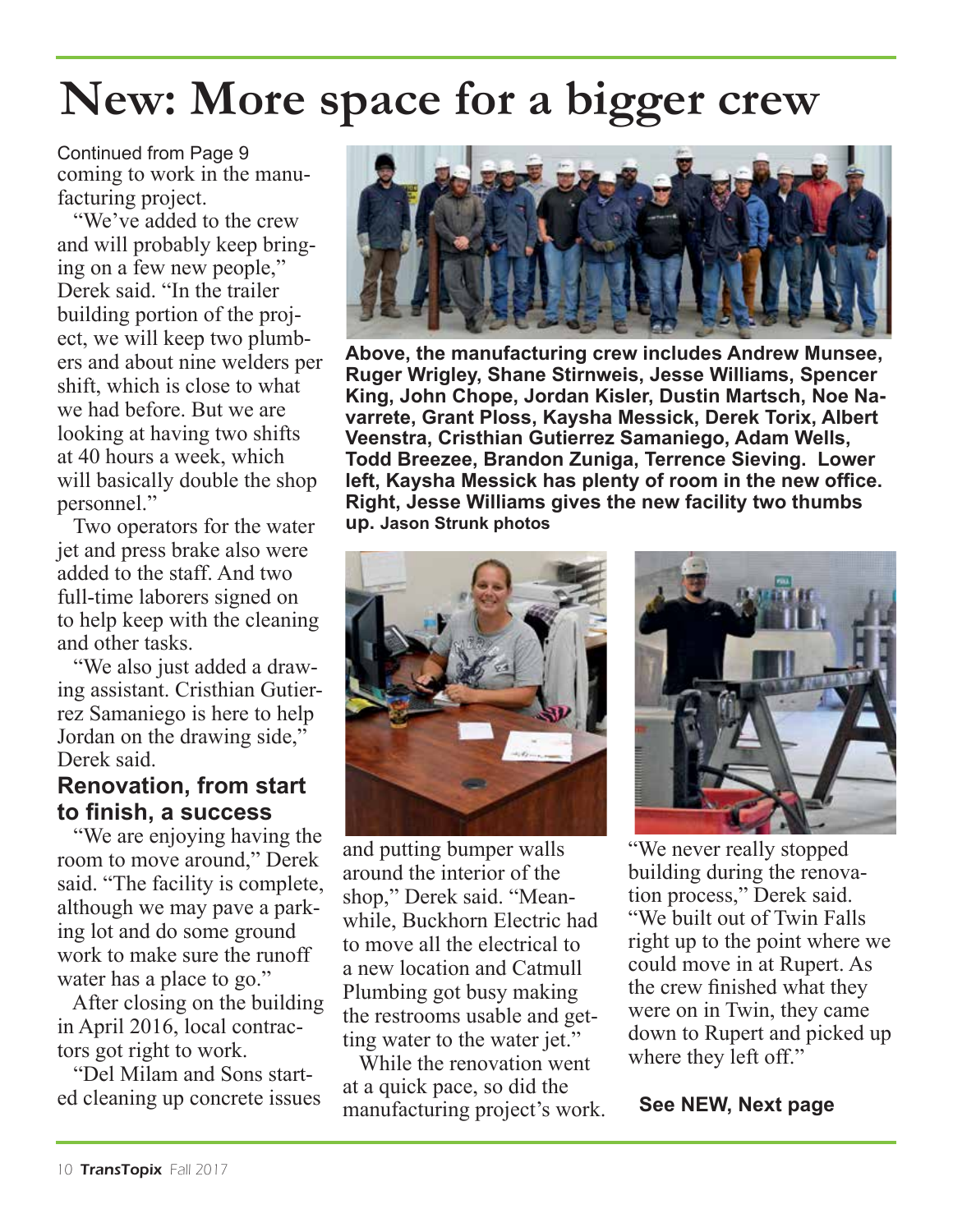## **New: Water jet, press brake whirring**

Continued from Page 10 Nobody missed a beat.

 "We fired up the water jet and brake around the end of June 2016 and started trailer production in the new facility in August 2016," Derek said. The office area was the last to be complete.

 "After we got into the office, Milams were able to finish tearing down the temporary office and finish up a little cosmetic work. Then they repainted the shop bathrooms and redid the floor. Job complete."

 When tackling a 24,700 square foot project, it pays to prioritize.

 Derek and his crew did just that.

 "I knew we wanted the water jet and press brake operating ASAP," he said. "So anything that played a role in that got top priority. Among the contractors, plumbers and electricians, that was the primary focus."

 Once the press brake and water jet were up and running. the crew turned its attention to different tasks.

 "Once the equipment was operational, we started cutting parts and shipping to the old facility in Twin Falls, continuing to build up there," Derek said. "The next priority was getting the electrical outlets in the proper locations so we





**Above, water jet operator John Chope gets the machine ready to cut. Left, the water jet in action, precisely cutting metal. Jason Strunk photos**

could get building. Milams got all the bump walls up so the electricians had a place to install outlets. Then they got busy."

 The next step was one for the plumbers, who ran air lines to hang air reels. After that came the installation of overhead doors.

 "At that point, we could start building trailers in Rupert, but only used part of the shop to do all the welding and trailer plumbing," Derek said. "The last big thing to become fully operational was the plumbing bay. They jumped on it and knocked it out."

 Contractor Calvin Milam then stepped in to prioritize the completion of cosmetic work.

**See NEW, Next page**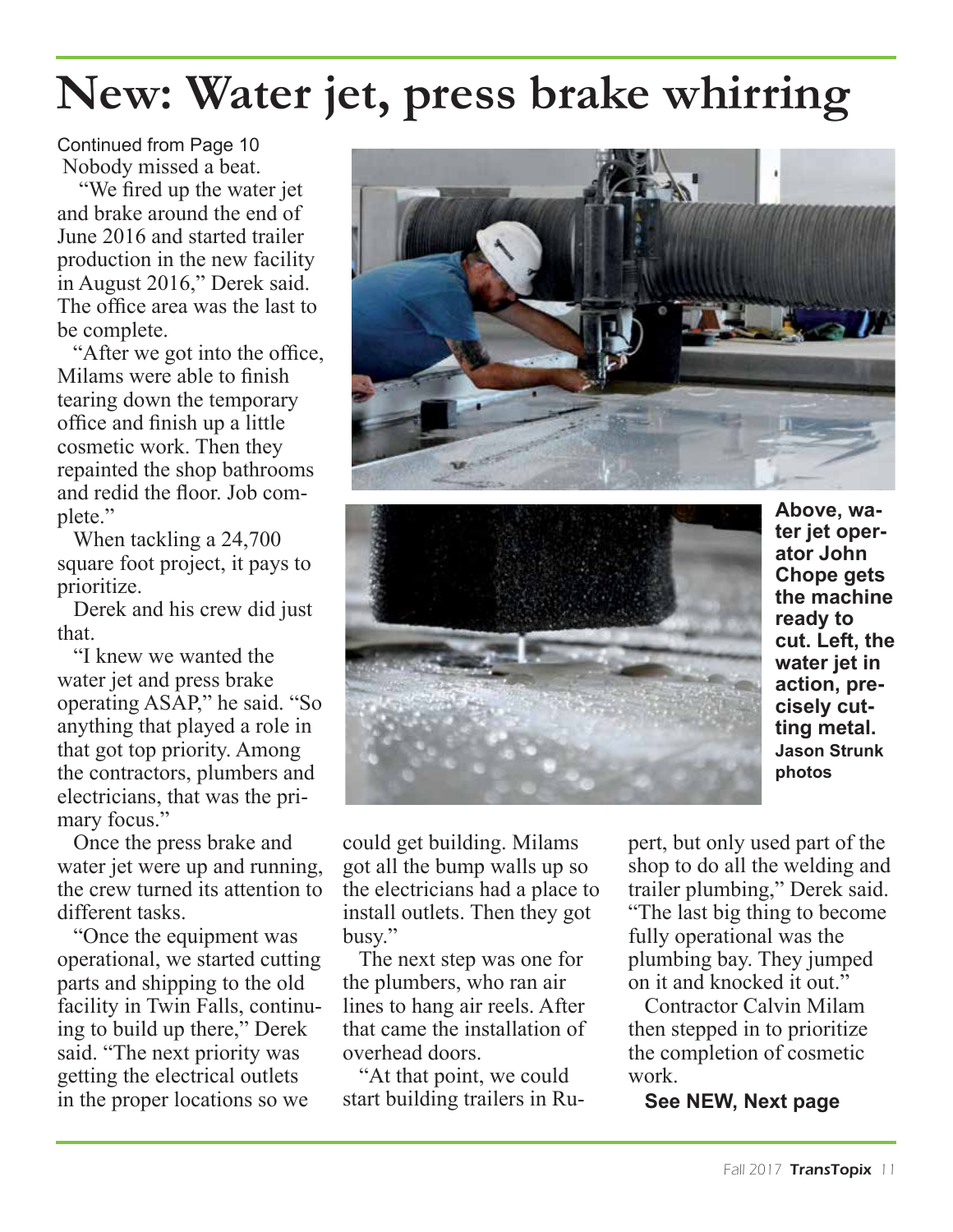### **New: 'Now we have a ton more space'**

Continued from Page 11

#### **Old vs. new**

 "I don't think there is any comparison between our old and new facilities," Derek said. "Now we have a ton more space so people have ample room to move around the trailers with their welders. We are no longer constantly in each other's way."

 Abundant power is another bonus in the new facility.

 "We were maxed out on power in Twin Falls," Derek said.

 And weather was always an issue. Because materials were stored outside at the Twin Falls facility, the doors were always open. And the rain, mud and snow often made it difficult to get the forklift to the parts without getting stuck. Snowdrifts could also bury parts.

 "In the winter, the shop was so cold that we were constantly having to preheat the material prior to welding," Derek said. "Now we cut and bend everything as we need it and it is all stored in staging areas inside and near the trailers."

#### **By the numbers**

 Twin Falls shop space: 6,400 square feet, minus 2,550 for maintenance during the beet campaign. Rupert: 11,100 square feet all the



**Welder Shane Stirnweis puts his skills to work in the manufacturing facility in Rupert. Jason Strunk photo**

time.

 Twin Falls office and administration space: 1,350. Rupert 3,000.

 Twin Falls parts area and break room: 4,000 square feet divided between stories. Rupert has about 3,000 square feet dedicated to parts and break room, but it's all on one level.

 Bonus spaces added in Rupert: 1,900 square foot repair bay; 11,000 square feet for the water jet/press brake and material storage.

 Acreage in Twin Falls was 2.75 acres. In Rupert, it's 4.5 acres.

 "So, basically, we went from about a 9,000 square foot shop area to a 30,000

square foot area," Derek said. "So far, I can't think of much that I wish we had done differently on the new facility."

 Pull through bays would have been nice, but the building is only 20 feet from the property line, so there was no room.

 "We made the best of it and are dealing with it just fine. We just have to back everything inside, which gets tricky with pups. But it's nothing we can't handle," Derek said.

 "We started manufacturing in Twin Falls in the spring of 2006 and moved out in August 2016. It was a good ten years, but I don't miss it at all"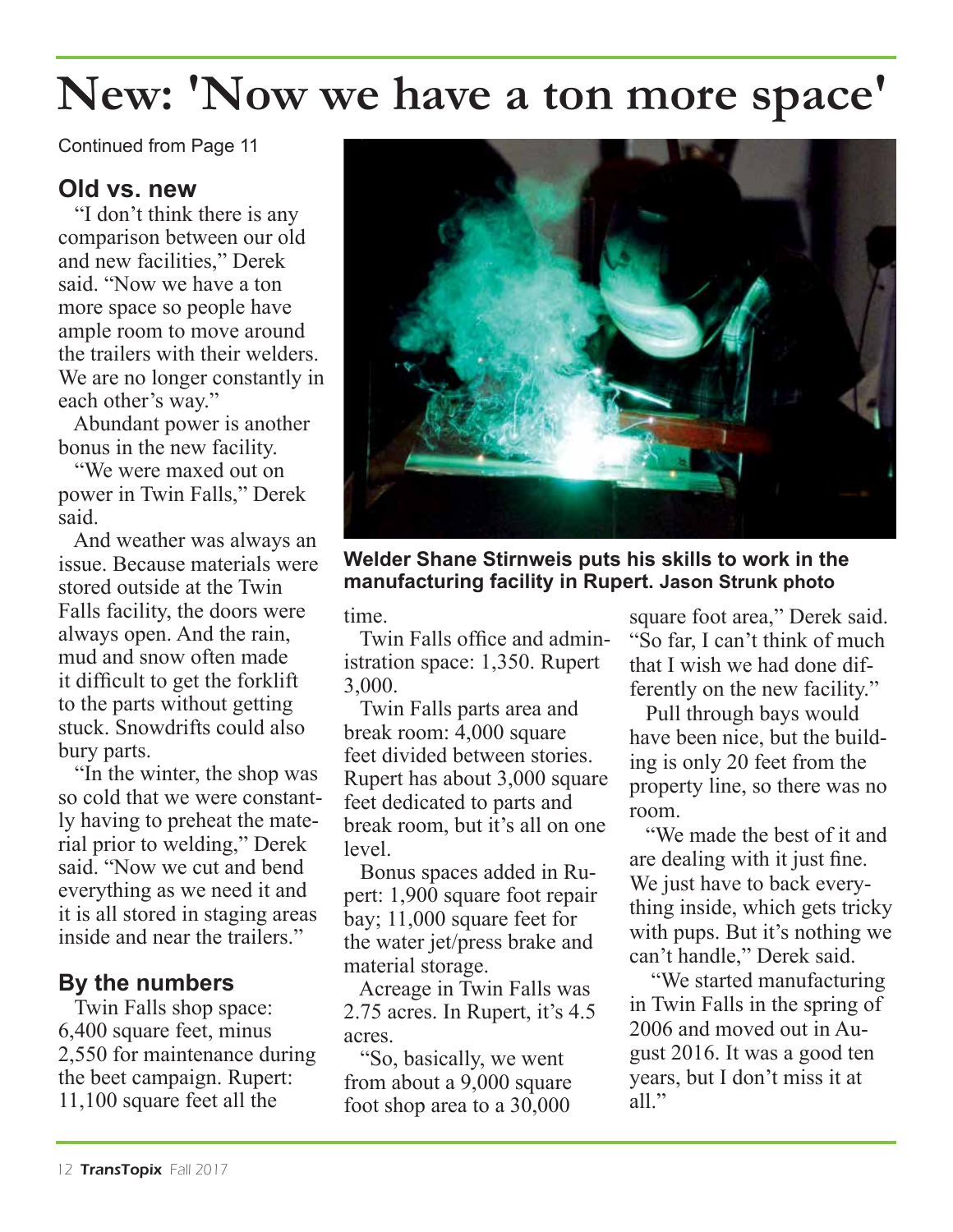### **Service Center Spotlight on Josh Rector**

harp skills in sales and marketing help Retention and Recruiting Manager Josh Rector draw employees to Transystems 14 far-flung projects. It's his responsibility to make sure the company is fully staffed, including drivers, loader operators, technicians and admin-



istrative personnel.

 He does much of his recruiting from the Service Center. That is why he is in the spot-

light in this issue TransTopix.

 Josh came to Transystems two years ago.

 "Josh not only brings in the contacts and applicants through advertising, but he takes the time to call people to make sure they are really interested in a position before passing them on to the project managers," Senior Administration Manager Kari Franks said. "He makes being fully staffed at every project his priority. He supports all locations."

 Josh spends a lot of time on the road attending open houses, setting up job fair booths and creating and filming advertisements. When he's not on the road, he's on the phone.

 "He is on the phone all the time calling people," Kari said. "When a manager talks to a job applicant, the manager almost always mentions that the applicant heard about the position from Josh, or has talked to Josh."

 His ability to handle rejection and combat call reluctance helps him on his end of the line. Josh's sales background helps him to sell the opportunity of working for Transystems.

 "Josh knows how to focus on the numbers and provide attention where it is needed," Kari said. "He is also very budget conscience and is always looking for ways to advertise our positions getting the most bang for the buck. He has changed the way Transystems advertises by using more social media and internet job sites," she added.

 Josh brings a toolbox of special skills to get the job done. He is adept at using sourcing tools, search marketing, graphic design, media planning and campaign management, advertising production and content marketing.

 "I study how people look for work and interact with media," Josh said. "I spend time researching media shifts and the latest marketing techniques."

 The job comes with plenty of challenges, chief among them is contacting job candidates.

 "The most common problems are that people have provided the wrong phone numbers or disconnected phone numbers on their resumes," Josh said. "They often have no voicemail or it's not set up or is full."

 Some people just don't answer the phone when you call.

 "That's ok," Josh said. "It's important to understand and embrace this shift in the way we communicate. People are moving toward messaging apps like Facebook Messenger, Twitter Direct Message, LinkedIn Messenger and text."

 Many see it as more efficient, and Josh agrees.

 "Candidates are welcome to message me anytime," he said. His favorite is Facebook Messenger.

 What's the highlight of Josh's job? He was quick to respond.

 "The most rewarding part of my job is shaking the hand of someone I spoke with on the phone who then applied and has come to work for Transystems," he said. "I recently met Pamela Evens, a professional driver for Transystems in Sidney. She is now going to work with us in Billings."

 Josh's efforts on the company's behalf have not gone unnoticed.

 "Josh is always where he is needed," Kari said. "If you go to a job fair or an open house, most of the people have already talked to Josh and want to meet him. He has already made friends with everyone. He uses his strength in sales and marketing to start people in careers at Transystems."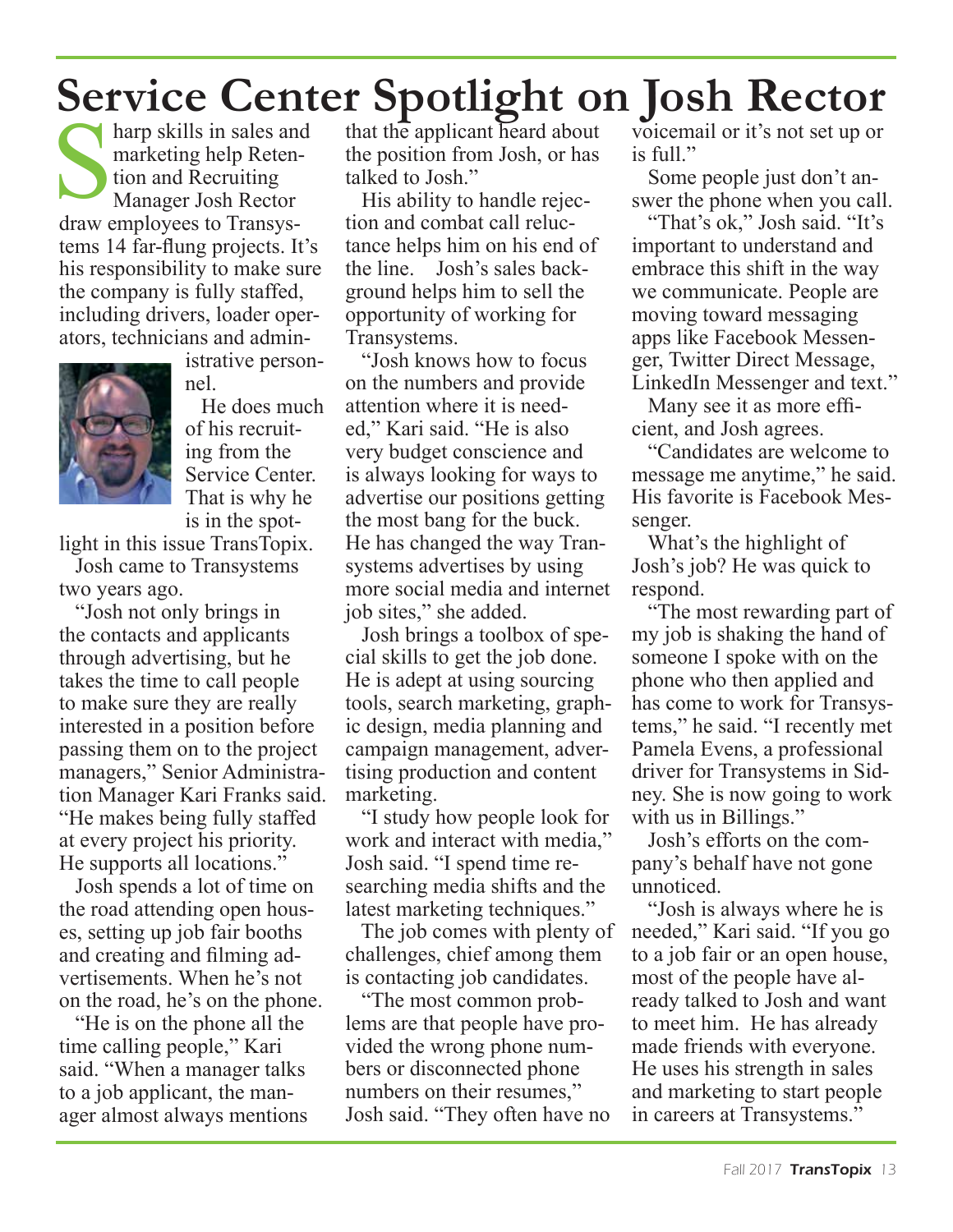### **Situational awareness is vital for safety**

Il of us have stopped<br>at an intersection and<br>looked left to see<br>whether a vehicle at an intersection and looked left to see whether a vehicle approaching would interfere with a turn, right or left. Most



of us do not rely upon the approaching vehicle's turn signal as a sure indicator of the other driver's inten-

tion. We wait to see whether the other driver actually begins the maneuver consistent with the turn signal.

 This is a classic example of situational awareness.

 Whenever driving we should be aware of what other drivers

are planning.

 The most important observation that we can make is to determine whether another driver is aware of us. When a driver slows or stops at an intersection but does not look in our direction, we should assume that the other driver is not aware of our presence. We should be prepared to give way to the other driver.

 Often when another driver is moving very slowly that driver is lost or confused. We should assume that the other driver may make an unanticipated move. In these situations it is not rude to alert the other driver to your presence by using lights or the horn.

Early cars were fitted with horns for precisely this purpose. The horn should be a signal and not the means of scolding another driver.

 We also should be aware of drivers who do not have their eyes on the road. When the other driver appears to be distracted, move to the right and be prepared for a collision. Do not move to the left in hope of avoiding the distracted driver's vehicle.

 A driver who makes frequent, abrupt corrections probably is distracted or impaired. Stay back and alert authorities.

> *Rich Carl, Vice President of Safety*

### **Maintenance dives into more training**

World-class main-<br>tenance requires<br>world-class train<br>ing. That's what tenance requires world-class training. That's what

the Transystems team has



been doing as we transition from summer work to the sugar beet campaign. We have been training

in all operations.

 Recently, we completed our annual Preventive Maintenance Inspection (PMI) training in all divisions. We are

seeing increased uptime and improvement of our Safety Measurement System (SMS) score. SMS is a program used by the Federal Motor Carrier Safety Administration to measure how well a company does with the safety of its equipment and drivers.

 The training process has brought forward a lot of great conversation and ideas for improvement.

But we are not finished.

 There are a few other training items we are working on which merit highlighting.

We are updating and en-

hancing our new technician training packet. This will help get new employees up to speed and ensure they are properly trained.

 We also are working on a training curriculum for more seasoned technicians. This includes some on-line training and hands-on training in the shops.

 We are in the process in updating training materials for the Ranger onboard electronic equipment.

> *Brian Gresens, Director of Maintenance*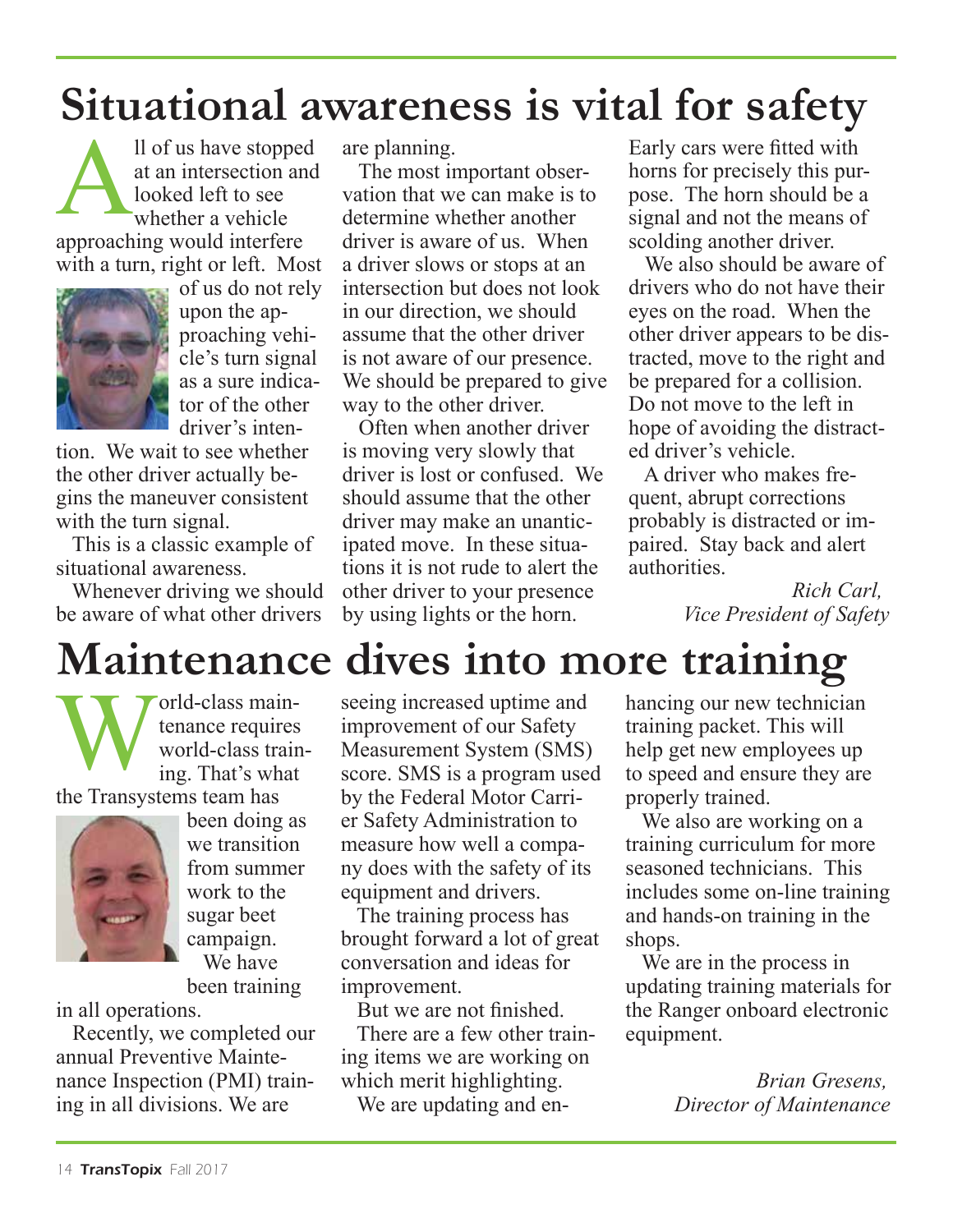### **Idaho rolls from construction to beets Division Reports**

Work never stopped<br>in the Idaho Division, as summer<br>construction work in the Idaho Division, as summer construction work segued into the beginning of the sugar beet campaign. There was no break in service at all.

 With the two seasons overlapping for a couple of weeks, our technicians really had to scramble to get the equipment ready. Everyone pitched in and we made the transition happen.



We finished a loaded summer calendar the second week of September as early harvest got rolling.

 We had great turnouts at our start-up meetings at every project. We're still looking to fill a few driver slots. We are competing in a tough market, but I have no doubt we will get the job done.

 It's great to be able to rely on our loyal returning employees and it's a pleasure to welcome them back at the beginning of each campaign.

 We have the same great crew year after year. Robert Petty stepped up as Project Supervisor in Nampa.

We had a relatively slow



**The factory at Twin Falls got off to a slow start on opening day, but soon everyone was up to speed. Jason Strunk photo**

start up this year, with rain forcing us to travel around for some beets. As always, we were able to keep the factories going.

 It looks like we will have a good crop, although not one of the bumper crops we've enjoyed the past couple of years. We expect the campaign to run into late March this year.

 New equipment keeps rolling out of our manufacturing facility in Rupert, ID. We continue to build more trailers for 129,000 pound gross vehicle weight. Throughout the campaign, we'll be manufacturing

another 30 new beet trailers.

 We also got a few new tractors: five new Volvos and nine Freightliners expanded our fleet. They are just getting going now and everything is looking good.

 I'm proud of everyone in the Idaho Division. They did a great job making the switch from construction to beets and we look forward to a successful campaign.

> *Kevin Iversen, Vice President and General Manager, Idaho Division*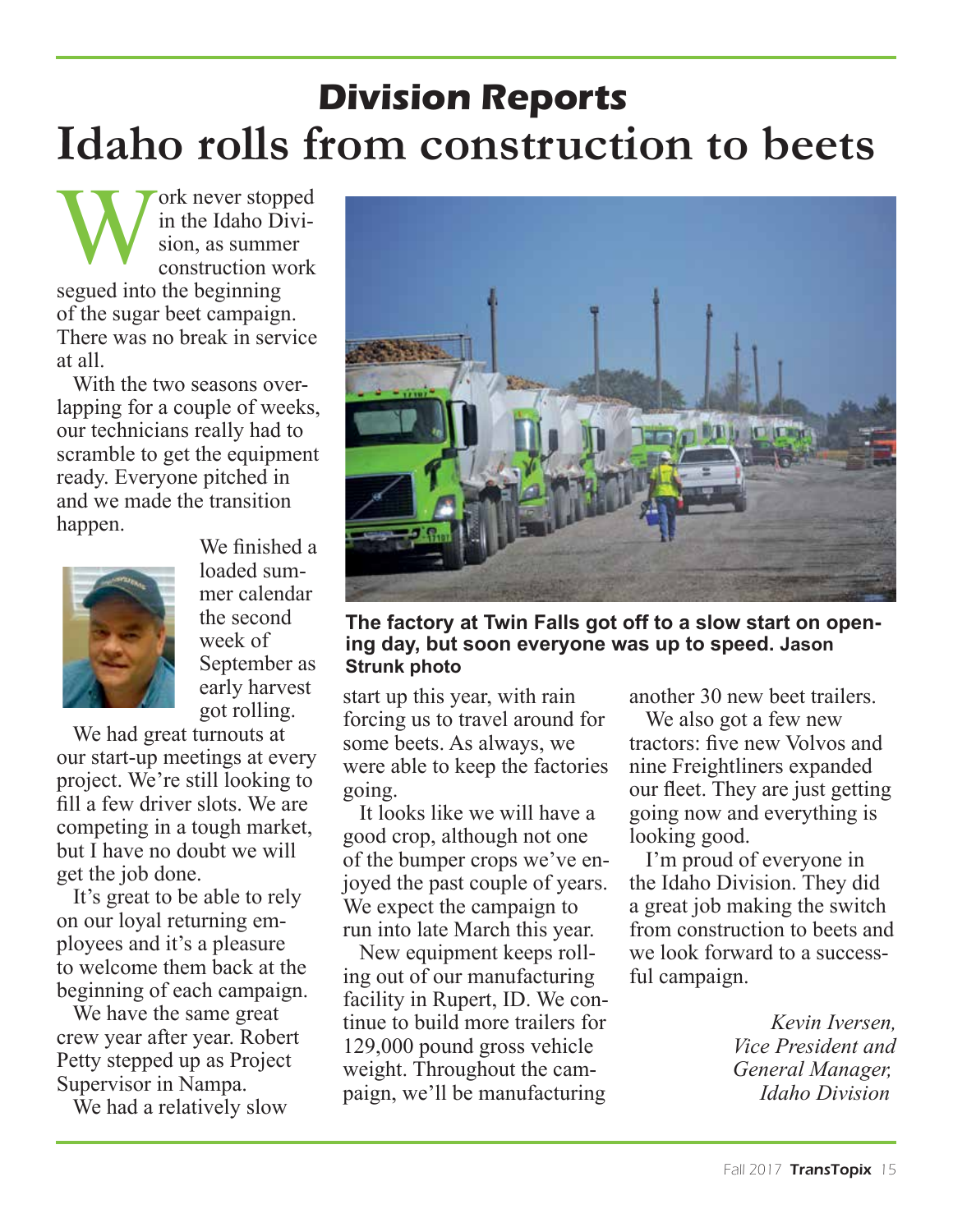### **Division Reports**

### **Rocky Mountain team takes all in stride**

onstruction and beet hauling are team sports in the Rocky Mountain Division. As in any sporting event, the start is exciting and when the trigger is pulled you usually discover some extra work that needs to be done.

 The Transystems team takes it in stride and handles every detail.

 And this team plays well in the mud.



 It was muddy when we left Sidney in the spring for our summer work and muddy when

we returned to start the beet haul. The weather is always a challenge.

 A full schedule of work in Utah and southern Montana kept the crews busy and away from home for much of the

summer.

 Sidney's equipment and employees were up to the challenges faced in relocating. We had great input from employees and an outstanding safety record on our summer projects.

 The beet campaign is going full bore in Sidney.

 The factories in both Sidney and Worland are up and run-

#### **See REPORT, Next page**

# **Off to a smooth start in the Valley**

I t's business as usual in the Red River Valley. Summer work flowed right into harvest start up. In mid-August, our crews



put the finishing touches on our seasonal job stockpiling aggregate for Mayo Construction. The same week, the

wheels started turning on the sugar beet harvest.

 Start up was smooth this year, with good turnout at all of the start-up meetings. Everybody was excited and ready to go. We worked with our customer during the prehaul, with main harvest beginning at midnight on Oct. 1.

 Thanks to the diligent work of our technicians over the summer months, all of our equipment was in great shape and ready to get to work. Everything is going well.

We have been bouncing around a bit to help out American Crystal Sugar because of some special circumstances. It's part of the job and we're happy to help.

 The crop is big this year. It's a real nice one and we are keeping the factories well supplied with beets. So far, we're running at the top end of the slice limit and hope to continue to do so until the campaign wraps up in mid-May.

 We were happy to welcome a few new supervisors to our

projects. Jeffrey Gainey and David Beliles stepped up to help supervise in Hillsboro and John Gunter is a new Project Supervisor in Drayton.

 Eric Escobedo has done a great job in his new role as Project Manager in Hillsboro. He did a good job staffing up the project.

 Our drivers were excited to see the five new 2018 Freightliner tractors going into East Grand Forks.

 With equipment in excellent shape and great morale among our people, we look forward to the continuation of a good, smooth campaign.

*Troy Carl, Vice President and General Manager, Red River Valley Division*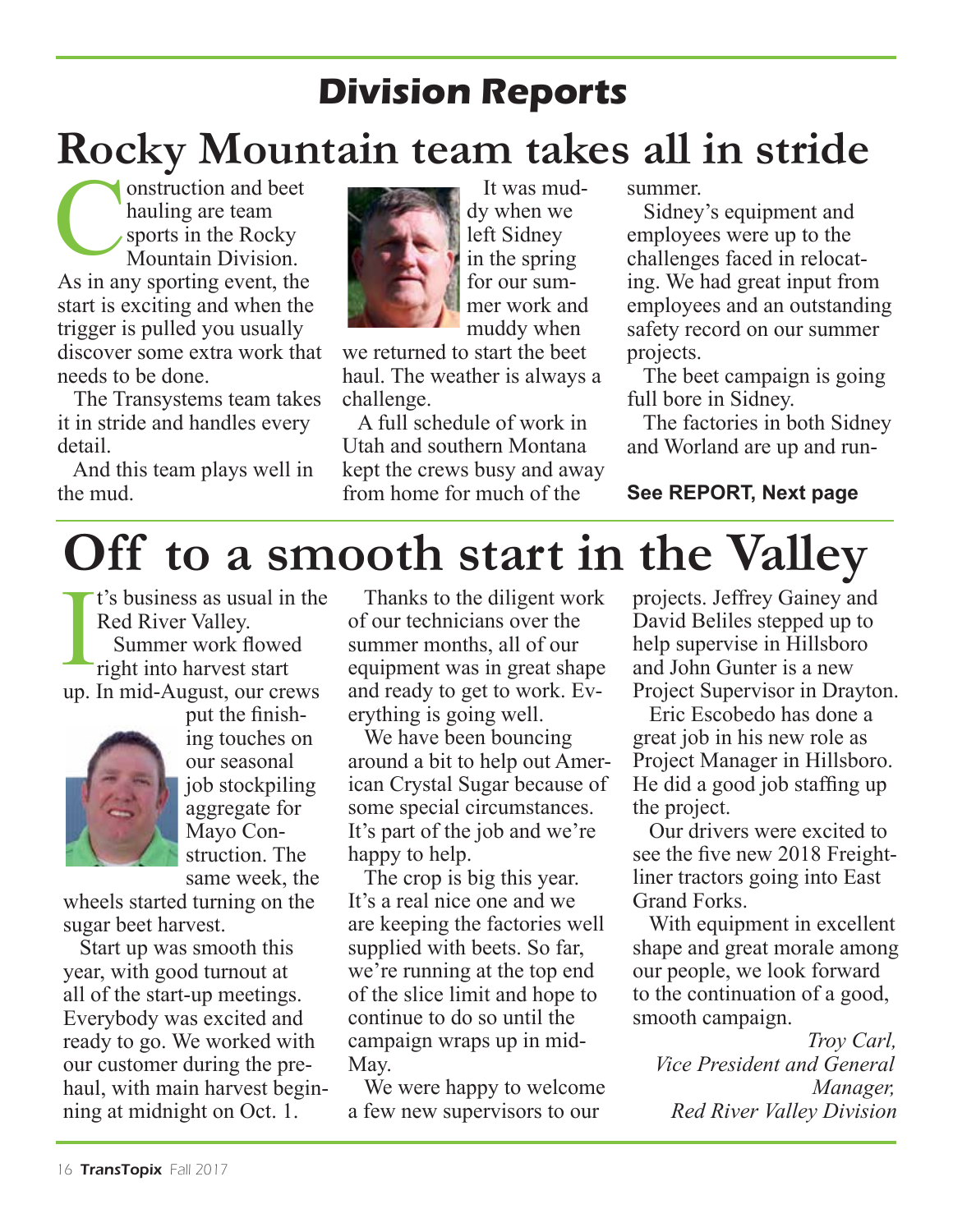### **Admin team supports development efforts**

The administration<br>
side of Transystems<br>
supports all of the<br>
company's operations,<br>
including the Professional side of Transystems supports all of the including the Professional Driver Development (PDD) program.

 The project clerks enter the information generated from drivers' road and written evaluations. Managers use this information to create the individual professional driver development plans.

 Danielle McNew, Information Coordinator for Safety, worked with Dan Brennan, Vice President of Information, to build an entry screen in Transystems Information Processing System (TIPS) for the professional driver devel-



opment plans. Danielle also has traveled around the company to help the administrative staff get started

using the new system.

 Once the clerk enters the individual's plan, the clerk works with managers to set due dates in TIPS for employee development. The new database helps to manage development at the project level.

 Clerks produce reports and reminders for employees of development work that is due. Clerks also produce reports on overdue development tasks.

 A few project clerks have been working on reference materials and instructions to assure consistency in managing PDD assignments. Andrea Reed, Crookston Project Clerk, has created a "how to" for the new TIPS entry system. Destani Hill, Idaho Division Administration Coordinator, is working on a "how to" for the PDD individual development plans.

 I expect the administration department to be more involved in employee development as the program spreads to all positions across the company.

> *Kari Franks, Senior Administration Manager*

### **Report from Rocky Mountain**

Continued from Page 16

ning and we are keeping them fed.

 A lot of our great crew returned for the campaign. That helps us out a lot. Staffing is always tricky for seasonal work. We really appreciate our returning drivers, clerks and operators. We stay on top of staffing every day.

 The crop looks good and we expect to haul more than a million tons again this year to Sidney. Worland won't be a record-breaker, but it'll be good. Sidney should run about 160 days, wrapping up in February.

 We anticipate Worland's season to end in early January, as usual.

 So far, the beets are looking great. The ag guys tell us the sugar levels are good. The slice is going well.

 We swapped out four trailers with Renville for the Worland project and it has helped us quite a bit.

 The campaign in Sidney will be better directed this year, with the addition of

supervisors who formerly worked on the coal haul.

 We're looking forward to a good beet year.

 Everybody did a great job on summer work and that carries over into the campaign. Scott Wilson and Ryan Moore handled the Utah projects very well.

 As the campaign begins, I am extremely happy with our great team.

 We expect great things of this campaign.

> *Steve Torix, General Manager, Rocky Mountain Division*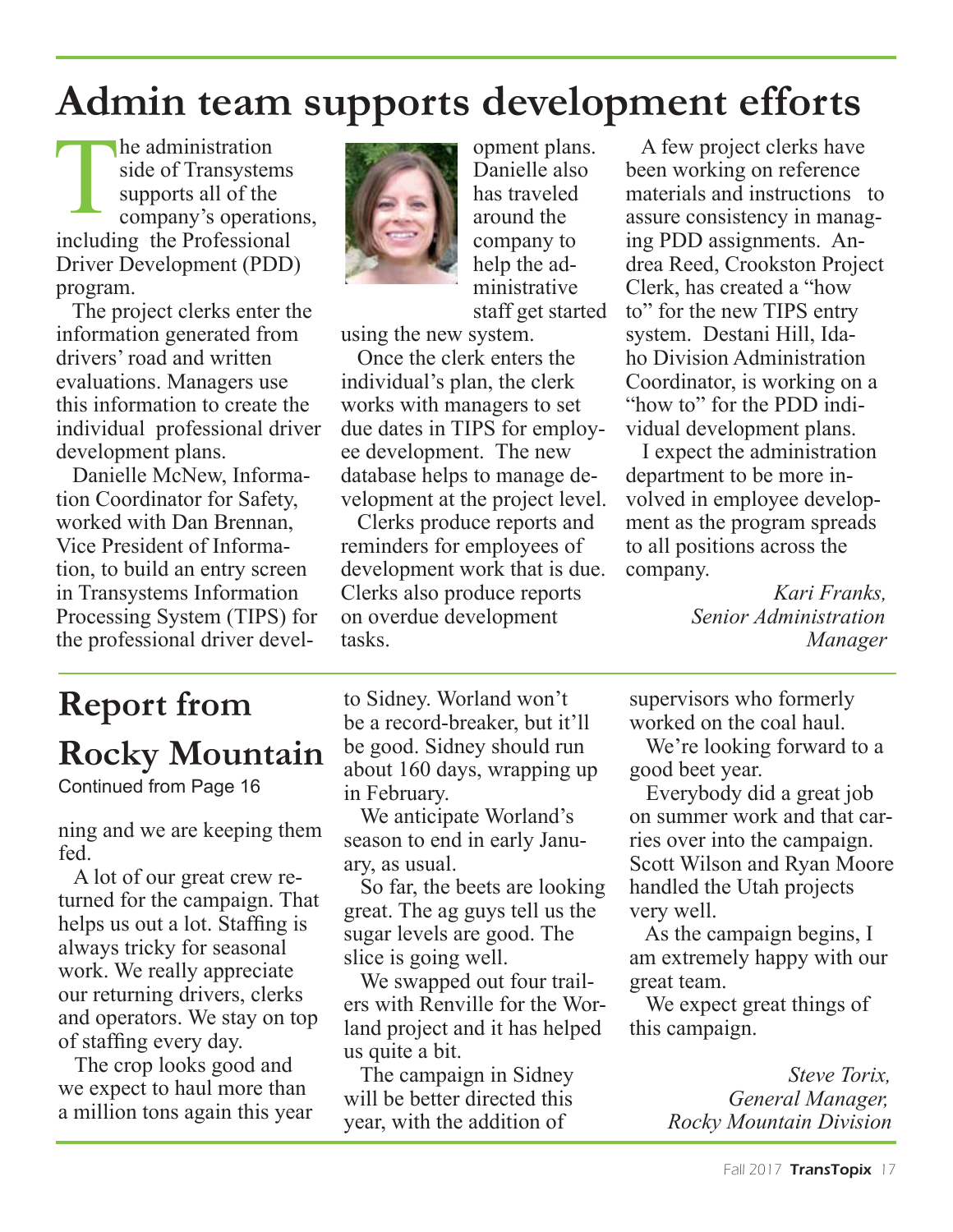### **Good news**



**The Idaho mentor team shared a success story: 16 drivers graduated. The team includes, Mentor Manager Jason Strunk and skills mentors Denis Taylor, Dan Soto (Lead Skills Mentor), Kevin Anderson, Robert Seamons and Gary Heins.**



**Summer fun at picnics in the Red River Valley.** 



#### November

1. Mark Hanson, Edward LaVallie. 2. Danielle McNew, Robert Middlestead, Wayne Peterson. 3. Dennis Anderson, Delbert Prince. 4. Nathan Pilster, Gary Schreckengost, Jareth Boomgaarden, Jodi Thompson. 5. Jon Cuttler, John Jones, Timothy Longie, Reimer Nell, Jose Martinez 6. Mathew Laducer, Gary Lindgren. 7. Brian Stutzman, David Moore, Larry Poulton, Larry Warner. 8. Jacob Daley, James Wishart. 10. Noe Jarquin. 11. Channing Wolfe, Wayne Byerly, Jay Overmon Jr., Derek Gummersall, Christian Gutierrez Samaniego. 12. Shawn Lewis, Javier Vega Jr., Donna Walker, Joshua Durfee. 13. John Britton, Chad Haugen, Andrea Reed, Christopher Van Dyne. 15. Mike Ault, Colin Basta, James Bollinger, James Snustad, George Steinmetz, Emmanuel Tom.

### **Happy Birthday!**

16. Christina Helsley, Greg Aeikens, Ryan Johnson, Cindy Kuttler.

- 17. Dominic LeBlanc. 18. Paul Dunn, David
- Grabow.

19. Gregory Jenson, Dane Harris.

20. Dale Beckler, Gerald Degner, Cleve Spang, Efrain Ramirez, Ryan Meier. 21. Chad Goodwin, Jason Christian, Daniel Thorson, Mark Unruh. 22. Scott Osborn, Roger Bonn, Robin Smith. 23. Curtis Haynes, Mary Kelly, Clark Sheldon, Ricky Walker. 24. Tim Plumley. 25. Hassan Abdi, William Teeters, Ryan Cook. 26. Peter Haugen, Karna Khaling, Curtis Larsen. 27. Daryl Greyn, Dennis Spohn, Arinoh Mbieh, Robert Amerine. 28. Esteban Perez-Mendez. 29. Echo Blake, Jose Hernandez, Dennis Petersen. 30. Dale Gunufson, Brian Schlecht.

#### December

1. Troy Shupe, Waylon Greco. 2. Keith Boerner, Richard Koopman, Richard Merzlock,

#### Adam Shoultz.

3. Steven Petrie, Michael Cooper, Francis Liera. 4. Micheal McCuen, Jose Gon-

zalez, Russel Oyler. 5. Ricky Jensen, Troy Coyle,

Craig Nichols.

6. Richard Trapp, Brian Gresens, Tom Ackerland, Preston Covert, Keith Proehl, Jason Brower.

7. Clarence Guntrum, Todd Wallum, Timothy Tauber, Robert Girten, Juan Garcia.

8. Gregory Cisar, Kendall Hevel, Robert Wilkes.

9. Charles Luttrell, Joseph Beliles.

10. Steven Timm. 12. Gerald Riopelli, Mark Hartje, Abdirahama Ali, Leonard Marsa, Curran Rice, Isai Molina, Amanda Nielson. 13. Robert Miller, Kelvin Iverson.

14. Donald Selby, Wayne Elden, Michael Halvorsen, Joseph Phillipp, Sudarshan Rai. 15. Robert Hill, Stephen Johnson, David Knotz, Bret Lindsay, Alisa Gubler, Mustapha Kathem, Kimberly Dilworth. 16. Joel Samuelson, Jay Swedberg, Angel Agundez. 17. Jesus Trevino, Robert Durand.

18. Jeffrey Sharp, Paul Sire. 19. David Andersen, Gerald Ellis.

20. Warren Moldenhauer, Danny Day, Tchatchibar Ayeva. 21. Gregory Marlette, John Hatch, Shawn Sullivan, Troy Dejong, Benjamin Oberg. 22. Bryan Gordon, Jerold Stenset, Lawrence Gangle, David Perala, Jarrod Finsaas, Dakota Twinn. 23. Charles Christians, Michele Facer. 24. Wayne Stewart, Jose Garcia, Dustin Hammond. 25. Michael Senger, Stephen Franke, Christopher Murdock. 26. Vincent Bates. 27. Denis Taylor, Estrebe Loya, Mark Baeskens. 28. Paul Bergen, Albert Veenstra. 29. Roger Mott, Lynn Huss, Jacob Smith. 30. Carl Clemens, William Crumbliss, Victor Sanchez, John Gunter, Jaide Schoenen, Richard Garza. 31. Michael Ryan, Armanda Salinas, Josh Scott, Nicholas Bowman. January

1. Gilbert Spillum, Dennis Hoffman, Robert Chambers, James Puder, Jonathan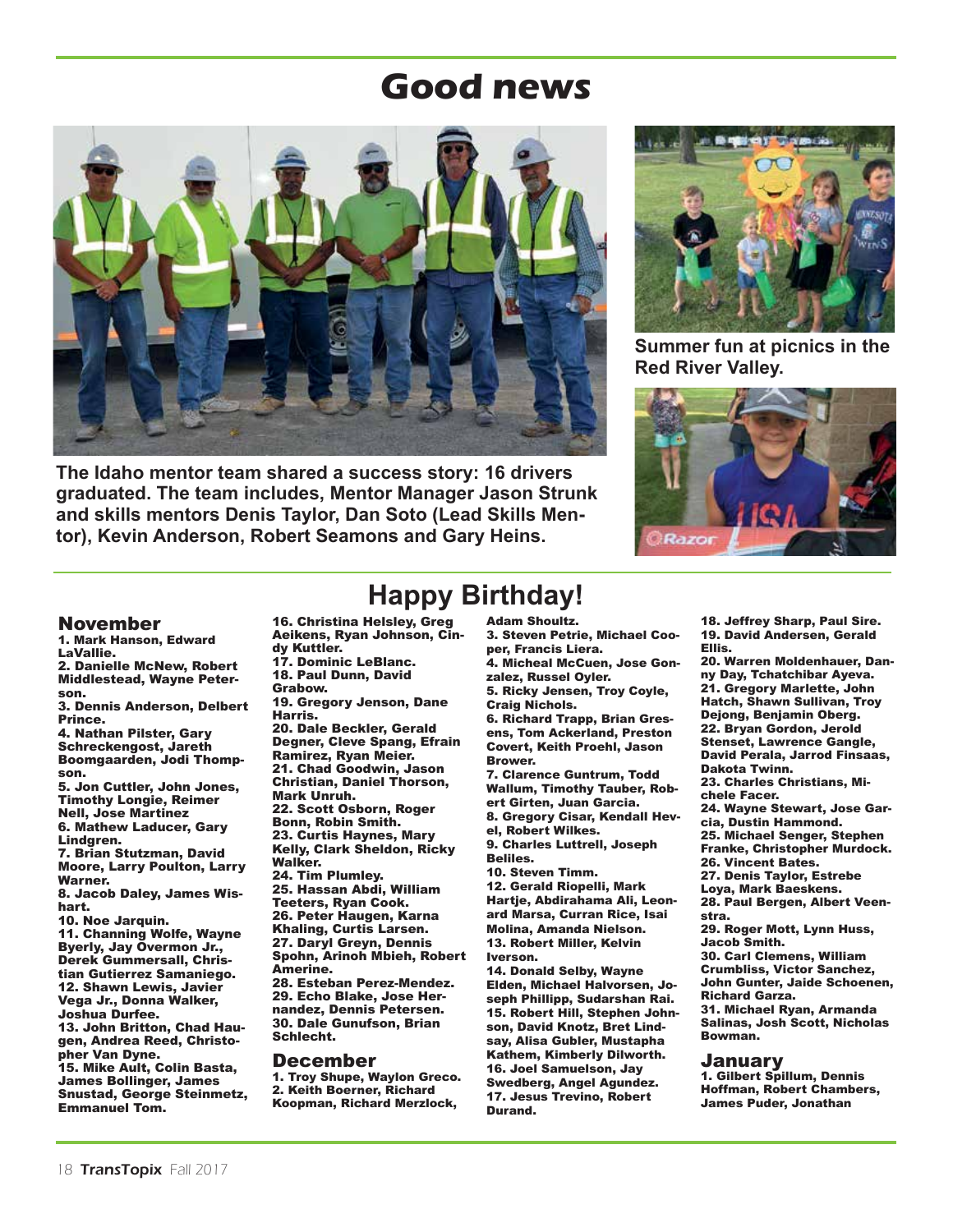### **Good news**

**Colton Buchl didn't seem very impressed with the fishing pole he won at the East Grand Forks picnic. His parents are David and Stacy Buchl.**

![](_page_18_Picture_2.jpeg)

![](_page_18_Picture_3.jpeg)

![](_page_18_Picture_4.jpeg)

**Above, Crookston project employees Larry and Sheila Hoffland hit the road in the off season and made it all the way to Alaska. Left, Crookston supervisor Ray DeLeon and his daughter Piper enjoy the company picnic. Photos courtesy of Barb Zavala** 

#### January, cont'd

Lopez, Jimale Absiye, Wiliam Taylor, Daniel Proulx, Mohammad Aden, Mohamud Jama, Benjamin Purrington, Mohamad Siraji, Ahmede Ali, Abdulla Hassan, Ahmed Gulled, Abdulkardir Ali, Shermake Farah, Ali Mohamed, Bashir Mohamud. 3. Shawn Geist, Madeline Wright. 5. Robert Rich, David Buchl, Jacob Stuart. 6. Marlinda Arroyo. 7. Dale Gee, Michael Hanson, Carlos Montana, Kevin DeWayne. 8. Mahonri Crane, David Smith, Jodie Hunt, Adam Verbrugge. 9. Kirk Gunnell, William Webber II. 10. Kenneth McGuire, Richard Carl. 11. Virgil Purrington, Jeffrey Winn, Tyler Johnson, David Knotts, Yadira Martinez. 12. Phil Young, Ronald Goroski. 13. Kevin Iversen, James Bailey, Darrel Simonson. 14. Gene Pearson, John Thompson, Abdalla Curi,

Bradley Arends, Jason Smith, Danielle Clark. 15. Barbara Zavala, Jesse Schultes, Abraham Zweh. 16. Randy Schiffman. 17. Bonnie Hofmeister, Raymond Kasprovk, Jonathan Carpenter. 18. Steven Rosh, Jaime Brown, Nathan Watson. 19. Dustin Geren. 20. Paul Meyer, James Moffett, John Bannert, Scott Freeman. 21. Kevin Dahl. 22. Alvin Borman, Jason Birrer, Heath Church, Brandon Nice. 23. Jim Hardenbrook, Patrick Paulson. 24. Thomas Smith, Richard Jones, Daniel Nelson. 25. Asael Simmons, Frank Morin, Joseph Stritenberger, Scott Wilson, Alfred Prouty, Adam Zondervan. 26. Kirk Ellingford, Jeff Primus, Jason Knutson. 27. Stephen Ellsworth, Anthony Contreras, John Chope II. 28. Carylon Sulzbach, Michele Longshaw, Teneysia Rollins. 29. Norval Staples, Keith Shuck, Lewis Maynard, Danny Abercrombie, Ahmed Ogaili.

### **Happy Birthday!**

30. Rocky Braegger, Francis Martinez, Ryan Fiala, Logan Landrey. 31. Dennis Palmer.

#### February

1. John Weimer, Gary Paulsen, Tim Cantrell, Jeremy Knudson, David Watkins, Muktar Abdi.

2. Elden Lyne, Dean Anderson, Douglas Forsyth, Casey Burk.

3. Donald Cline, Jason Strunk. 4. Dennis Anderson, Pat Guinn, Jay Bolinske, Roberto Carhuas, Levi Bailey, Toni Clark.

5. Dale Anderson, Larry Ball. 6. James Fritz, Gordon Helmer, Jack Selph, Charles Frew.

7. Layce Whitworth, Nichole Cron.

9. Terry Short, Ralph Novak, David Taylor, Jason Ray. 10. Charles Matthews, Greg Adams, Bruce Watts, David

Beliles. 11. Benedict Dvorak, Andrew

Teal.

12. Richard Slyt, Timothy

Kachmas, Aaron Spoor. 13. Edward Keller, Jack Goch-

no, Connie Marlette, Cody William.

14. Richard Ingham, Dawn Bergquist, Christopher Arneson, Abdullahi Abdi. 15. Jimmy Wanzer, Richard Lohman. 16. Shawn Bales, Ricardo Elizand. 17. Kenneth Leathers, David Christopherson, Hector Chia, Derek Hakeneis. 18. Patrick Paslay, Milton Delgadillo, Shane Revels, Austin Schindler, Brandon Zuniga. 19. Lee Langworthy, Bryce Brasher. 20. Robert Toombs, Robert Newlan, Ibrahim Ahmed, Myron Danielson. 21. Thomas Bell, Lucas McHargue. 22. Kevin Olson, Felicia Alaniz. 24. Ashton Pelletier, Keenen Golliet. 25. Chad Rolland, Julian Dahl, Curtis Lenoir, Billy Johnson. 26. Steven Velman, Jody Heinle, Justin Wilson. 27. Devon Gloege. 28. Sheldon Walde, Ryan Woodland. 29. Steven Vansell.